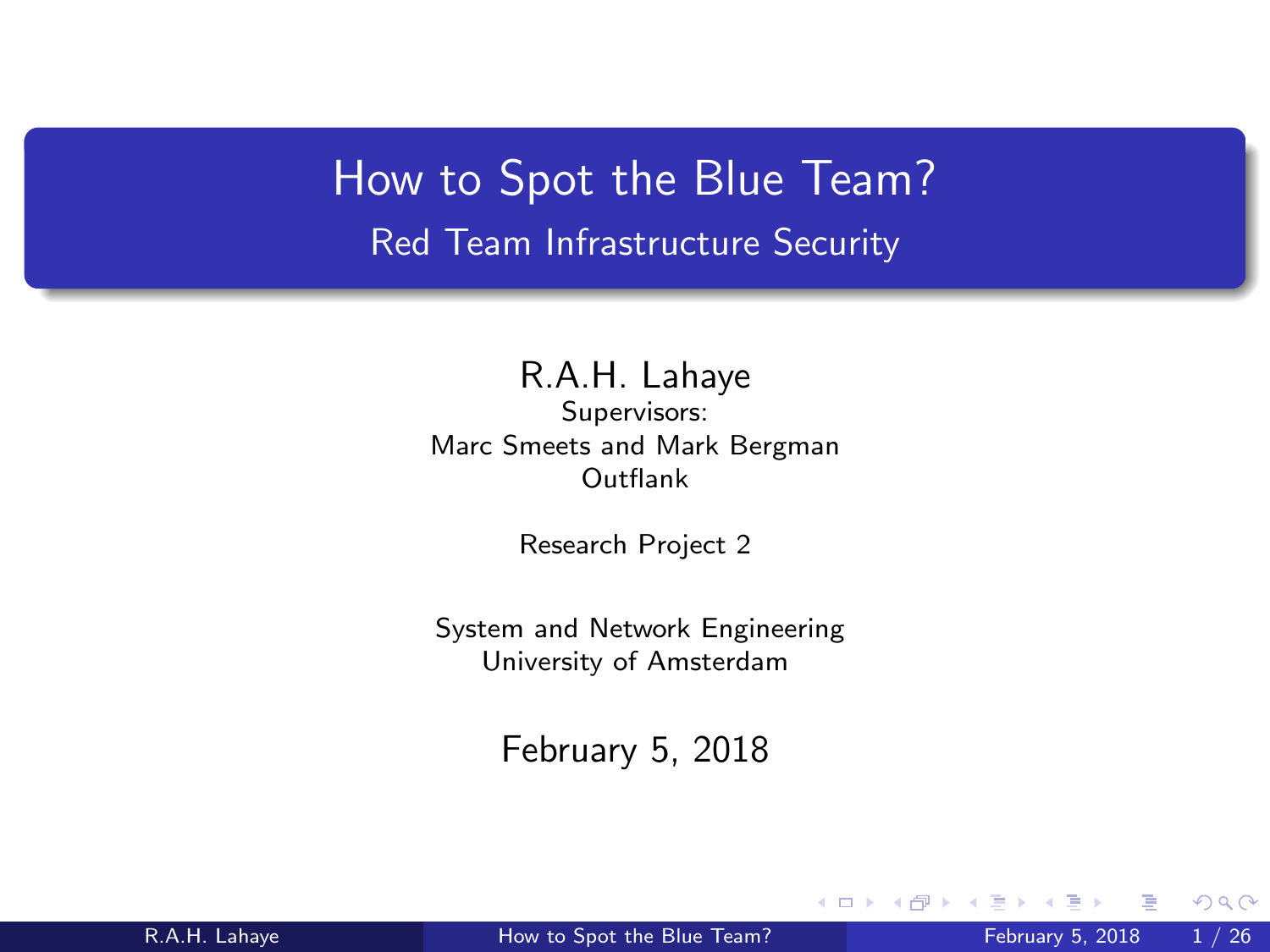# <span id="page-1-0"></span>**Outline**

## **[Introduction](#page-2-0)**

## 2 [Related Work](#page-5-0)

3 [Red Team Infrastructure](#page-7-0)

## 4 [Proof of Concept](#page-9-0)



## 6 [Future Work](#page-23-0)

## **[References](#page-25-0)**

4 0 8

 $\rightarrow$ 

э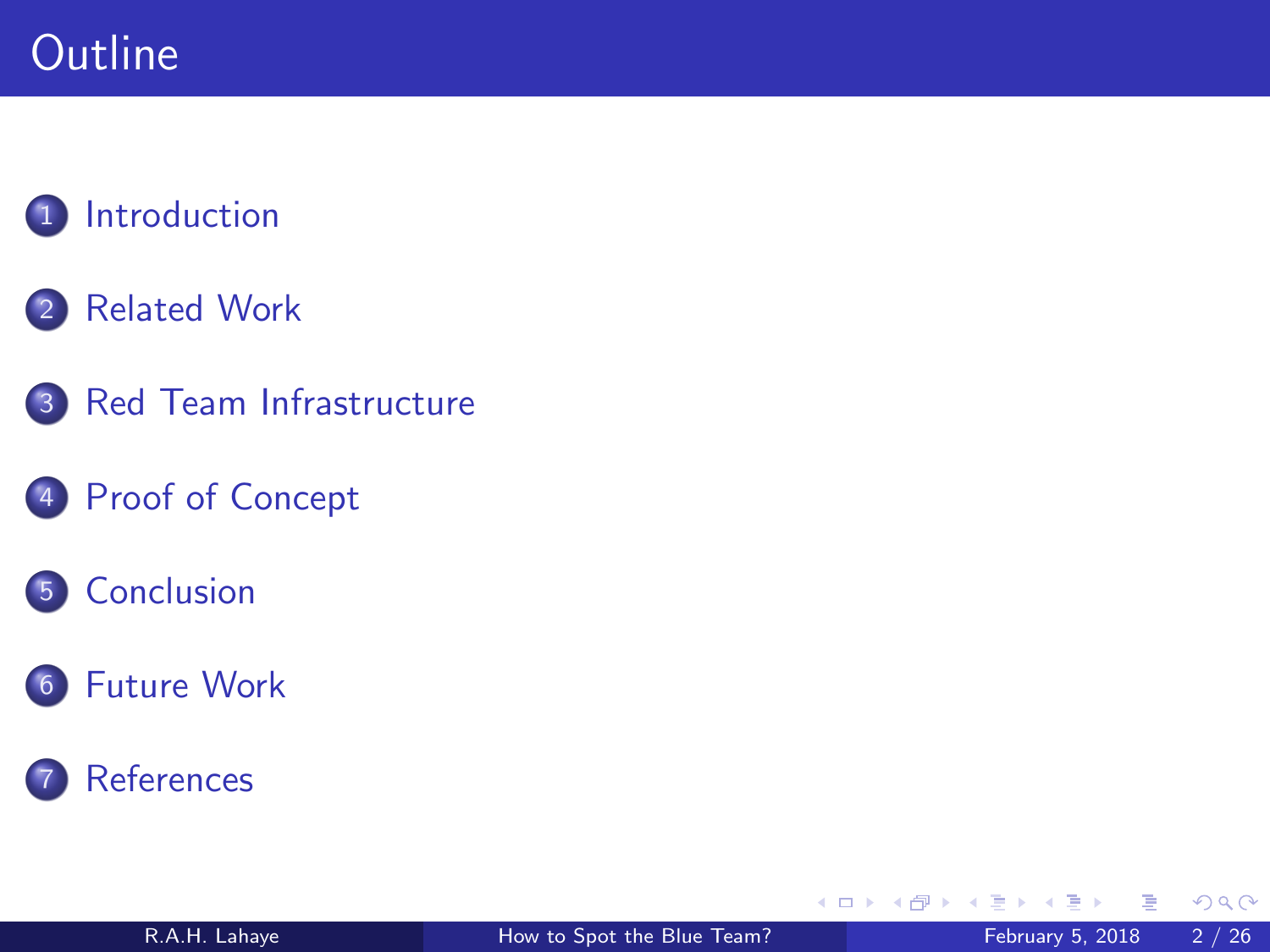## <span id="page-2-0"></span>Introduction

• Red Teaming vs Blue Teaming **• Team Goals** 



#### Figure: Red Team Kill Chain[\[mic, 2016](#page-25-1)[\]](#page-2-0)

 $QQ$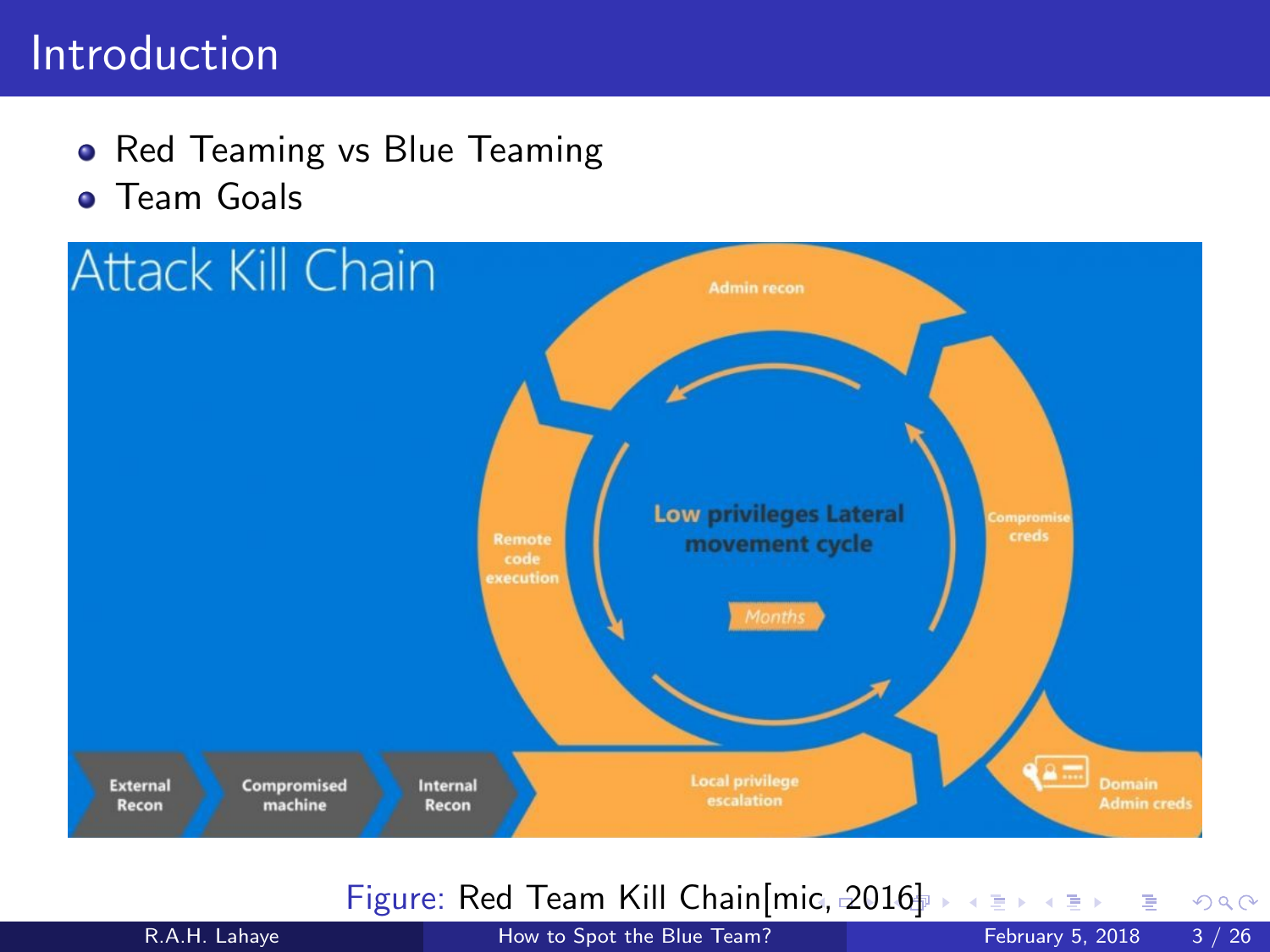- <span id="page-3-0"></span>• Find a way to detect blue team **actions** so that the red team can stay undetected and achieve long-term engagement.
- Project is **not** about how to stay undetected as a Red Team

 $\leftarrow$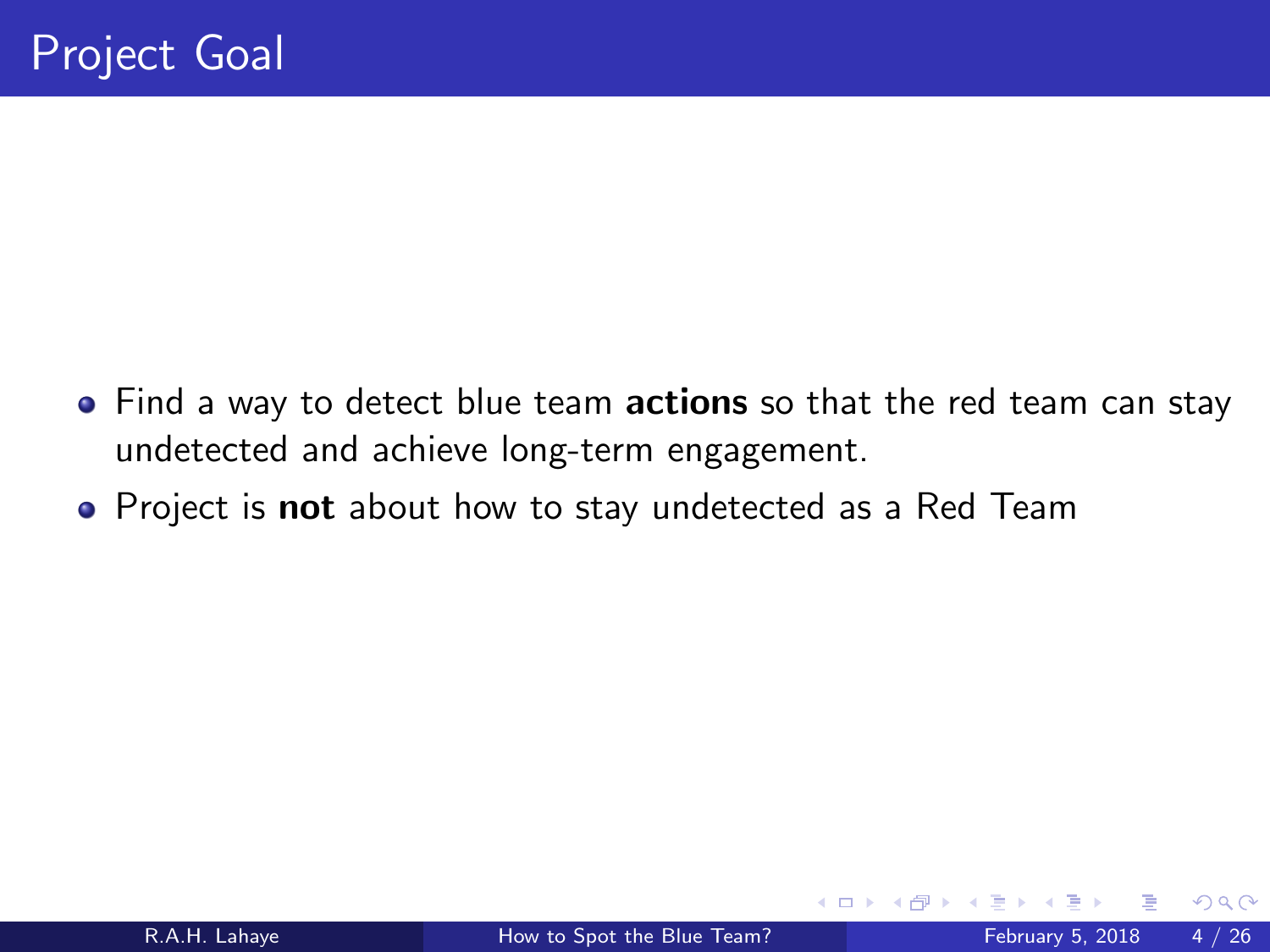- **1** How to secure a red team infrastructure to detect a blue team analysis?
	- **1** How does a red team infrastructure look like?
	- **2** How can a blue team analysis be detected?

**∢ ⊡**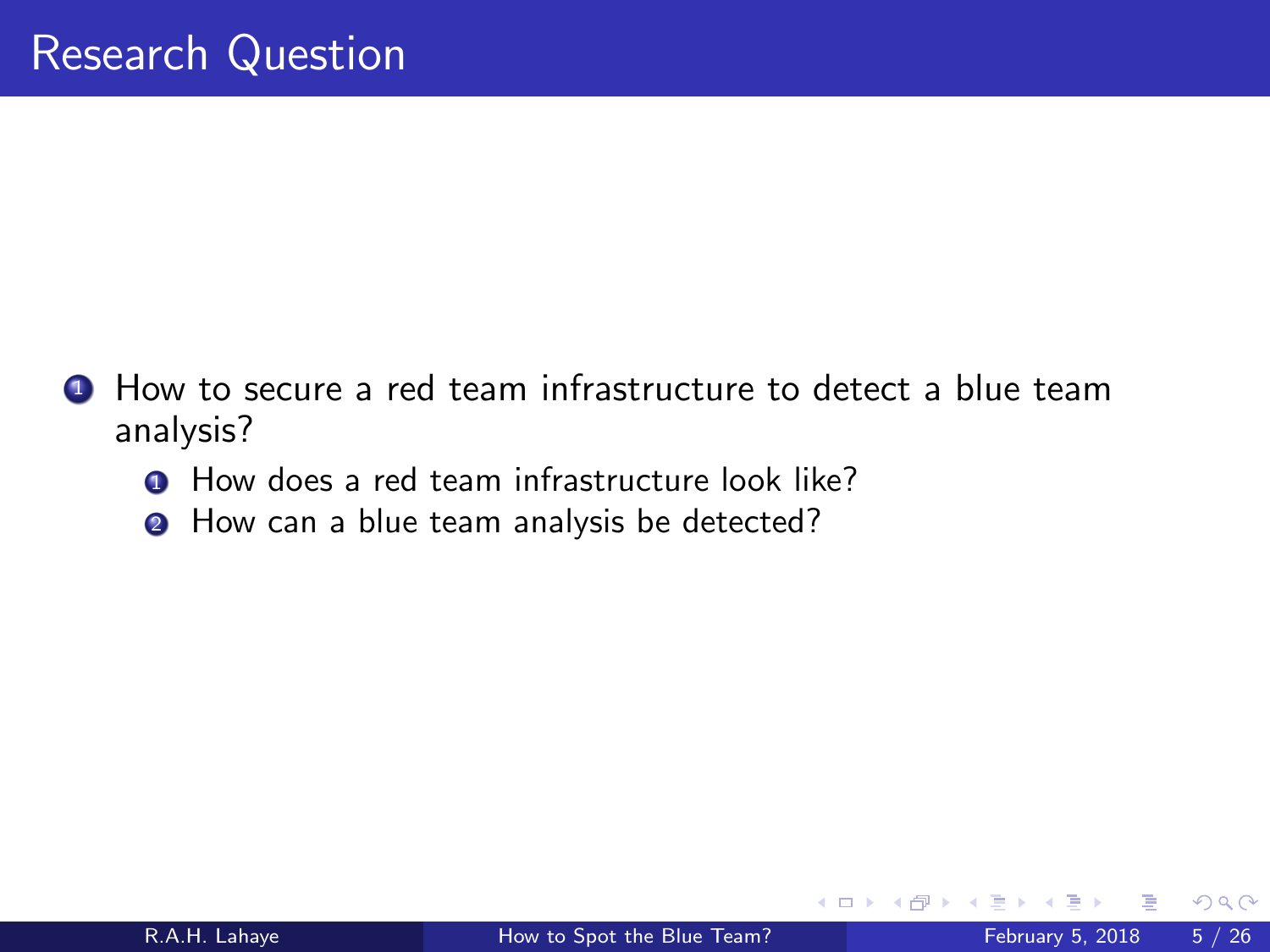- <span id="page-5-0"></span>No related work regarding detecting a blue team analysis
- Some related work regarding how a red team operation and infrastructure looks:
	- Wiki to collect Red Team infrastructure hardening resources [\[Dimmock\]](#page-25-2)
	- Cobalt Strike Red Team Operations Course and Notes[\[cob, 2013\]](#page-25-3)
	- Powershell Empire Documentation[\[pow\]](#page-25-4)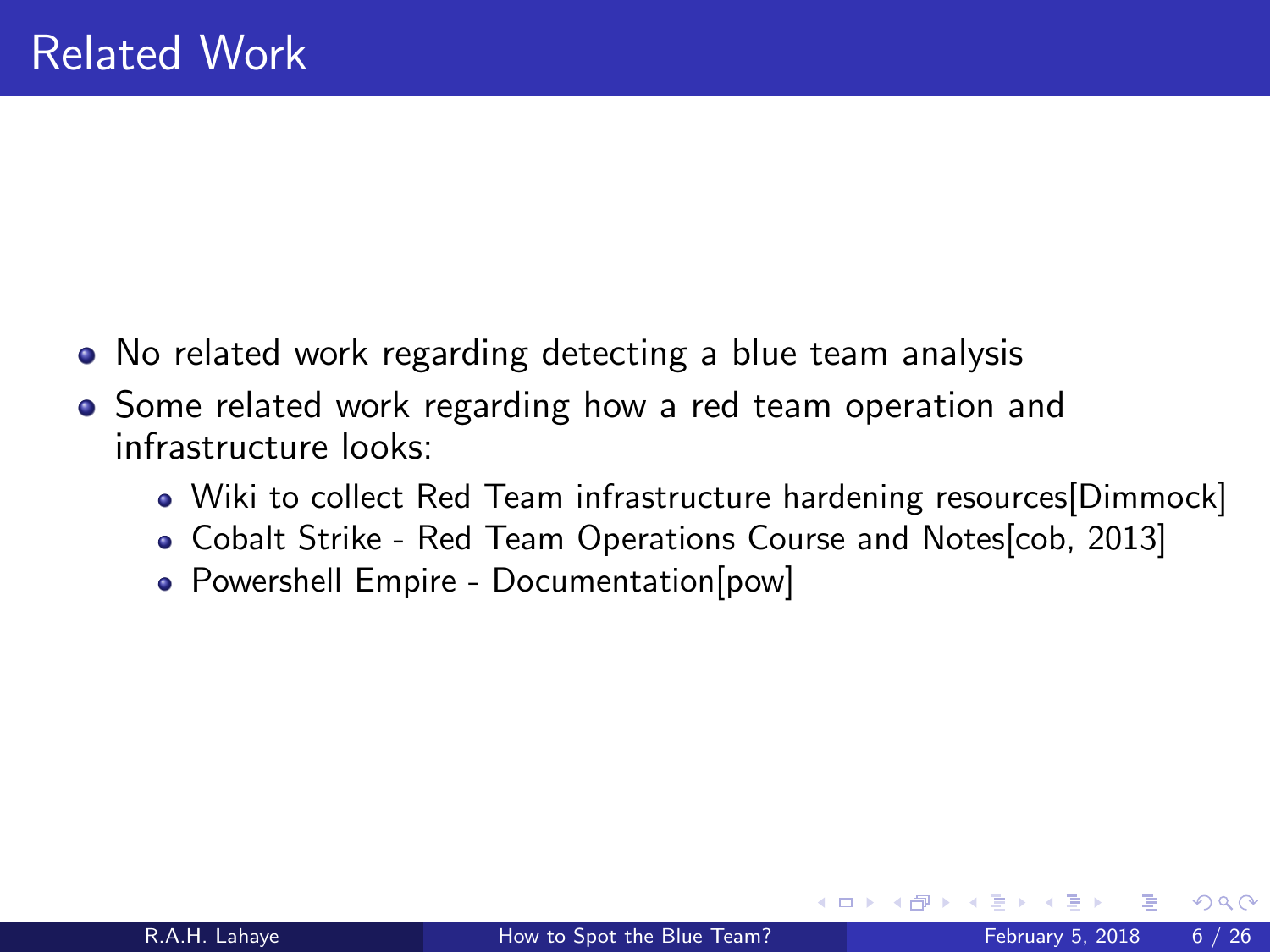- Literature Study and interviews to figure out how a typical red team infrastructure look like
- Analysis of a red team operation software to know how an operation looks like
	- **.** Cobalt Strike
	- PowerShell Empire
- If you know what a Remote Access Tool's request looks like, you know what legit traffic/events are, and what not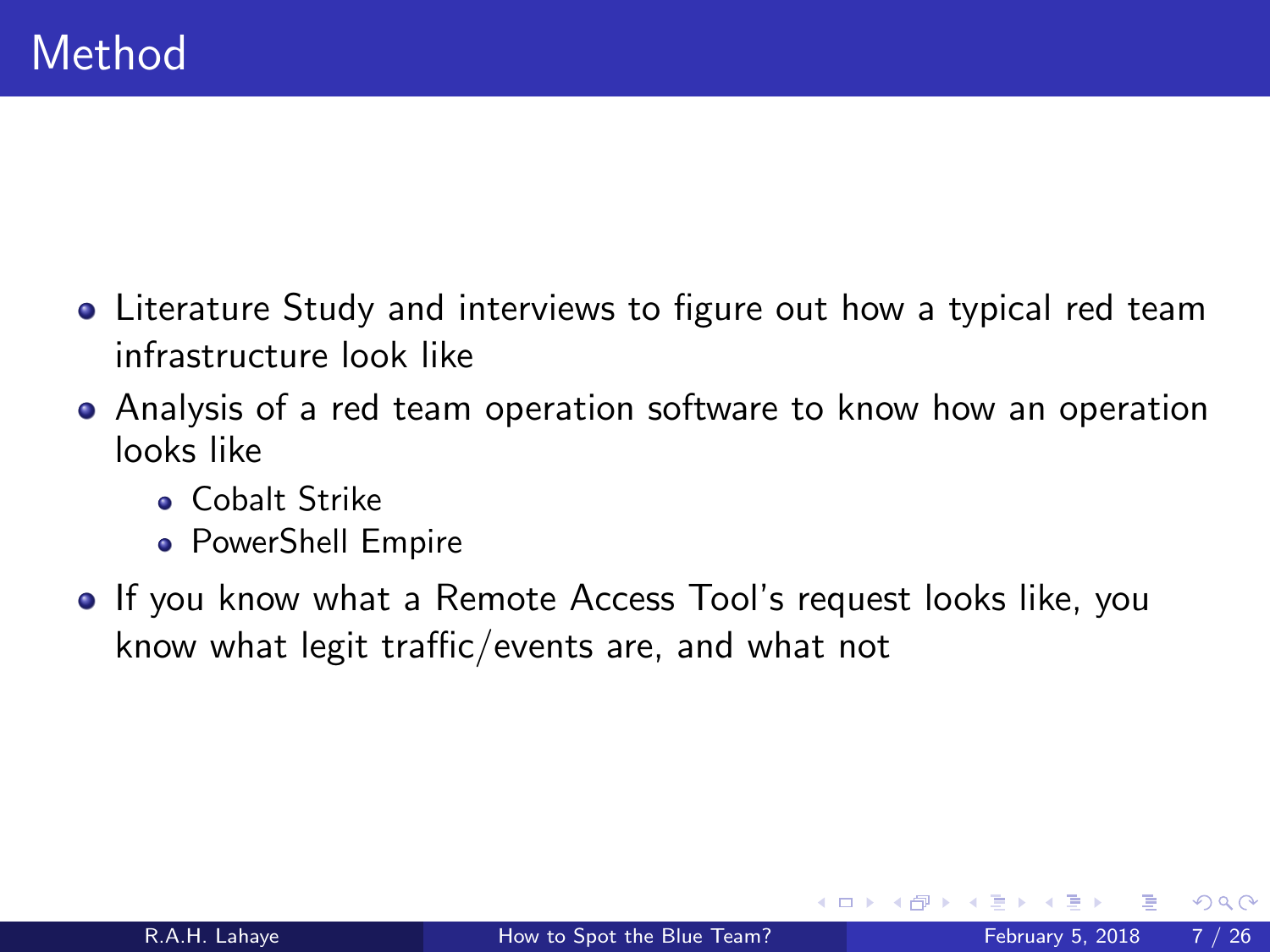# <span id="page-7-0"></span>Red Team Infrastructure



Figure: Red Team Infrastructure

4 0 8

 $QQ$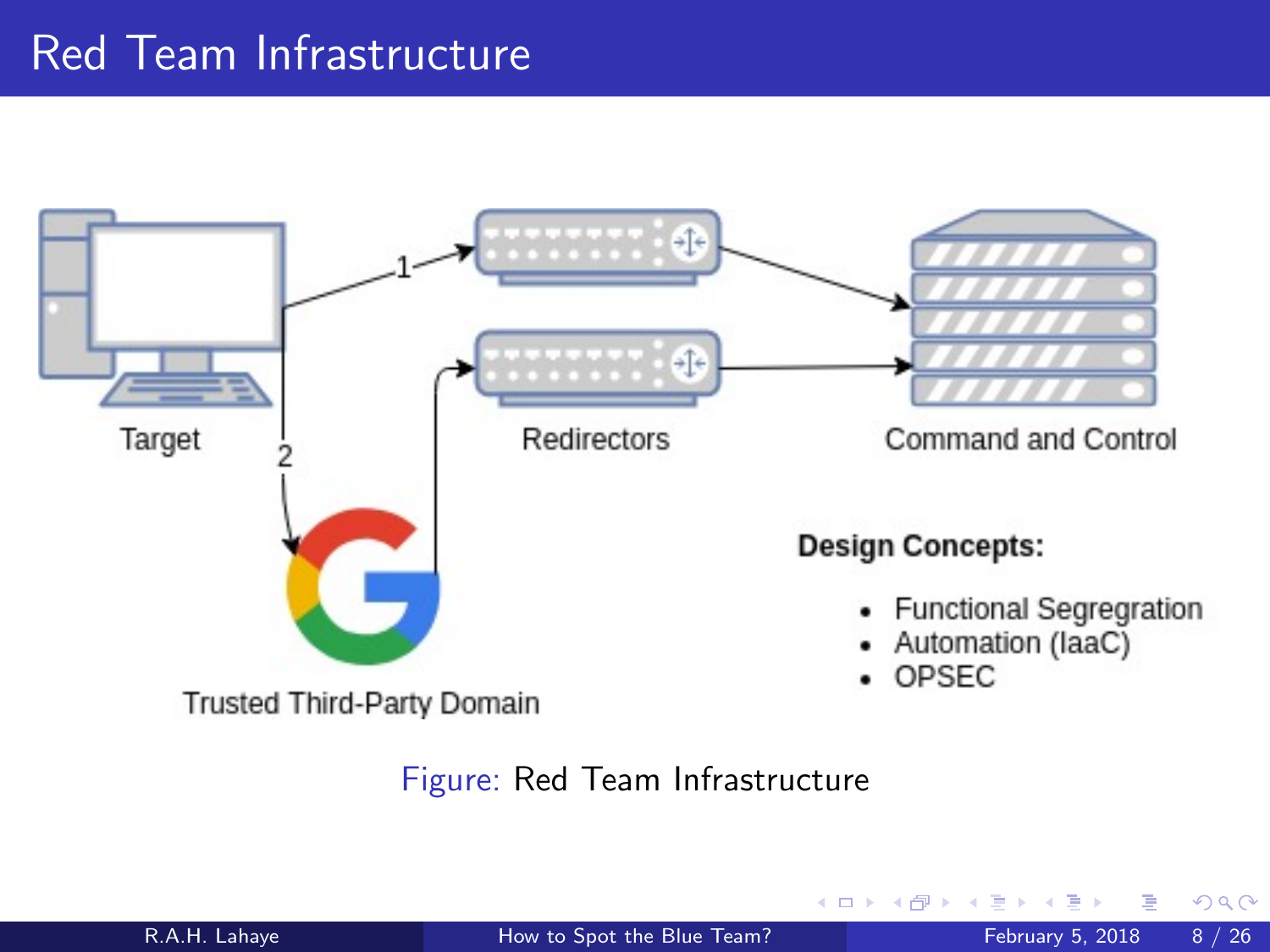### <span id="page-8-0"></span>Desired Security Controls

- Preventive Security Controls (Limited)
	- **P** Firewall
	- System Hardening
	- **Concealment**
- Detective Security Controls
	- Logging and Monitoring
	- IDS
- Responsive Security Controls
	- Disposing/New Infrastructure
	- Distraction/Decoy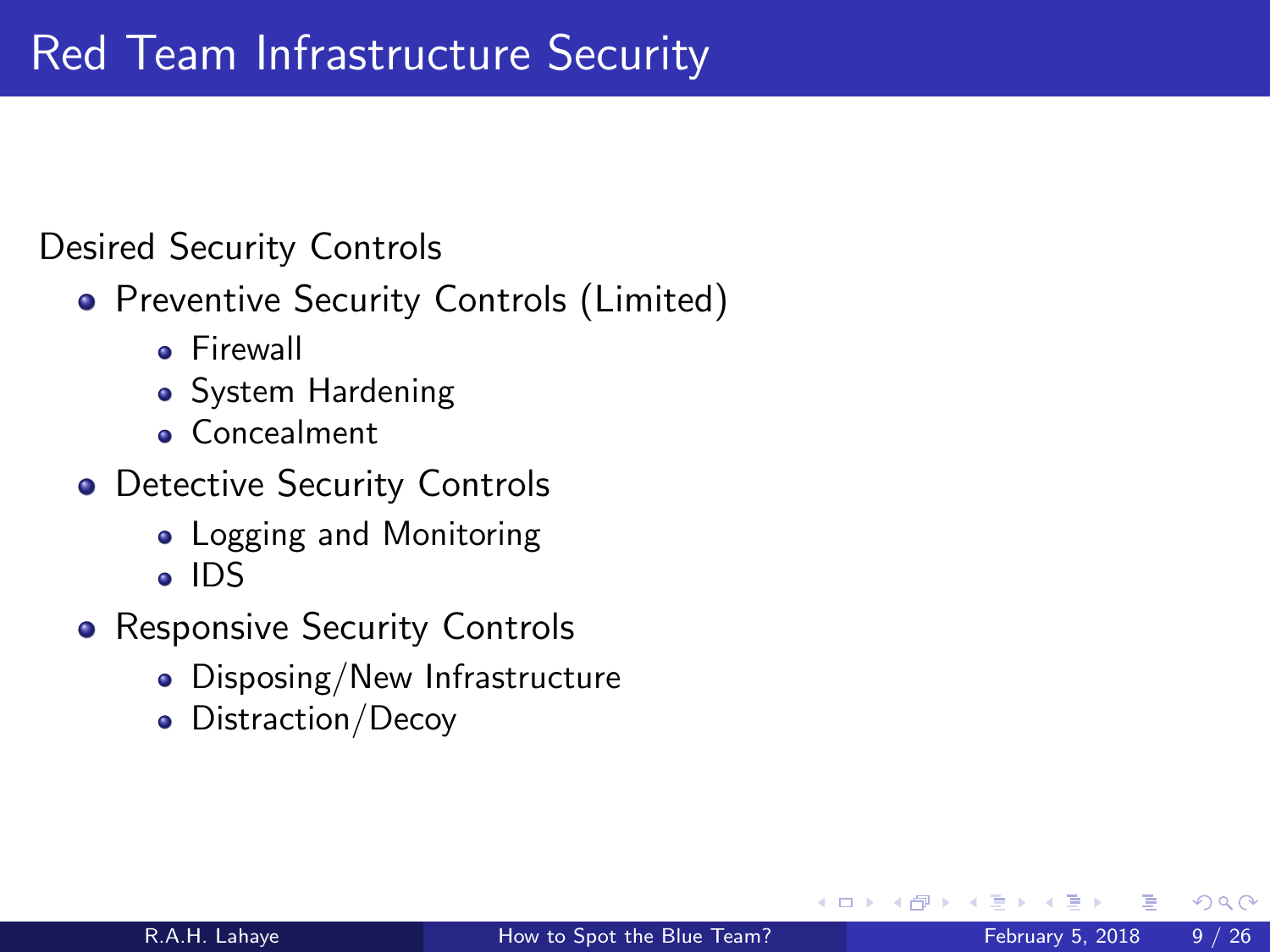<span id="page-9-0"></span>Requirements:

- Able to detect a Blue Team's analysis of a Red Team's operation
- Usable for multiple Red Team operations
- Should not trigger by random Internet scans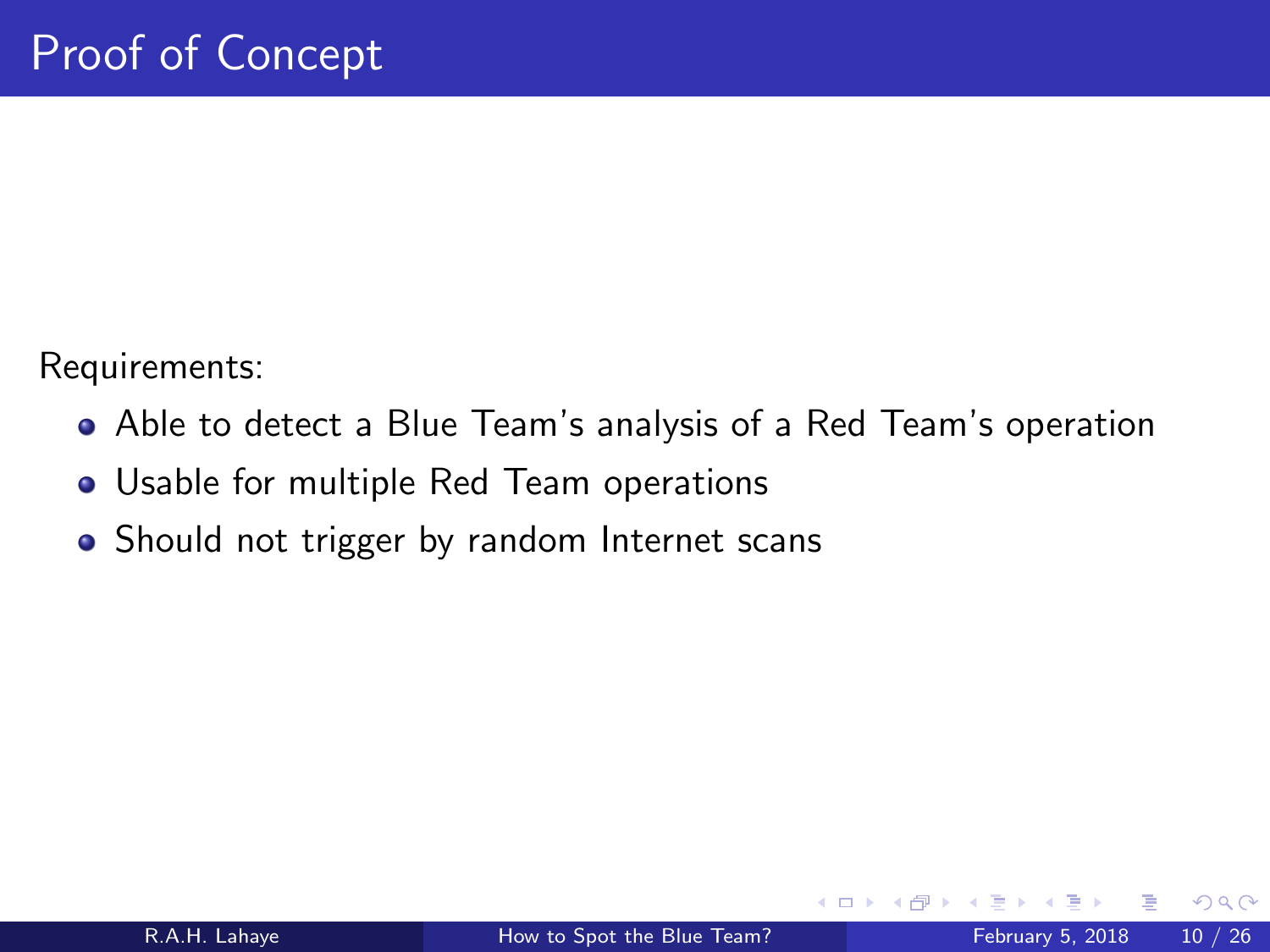

#### Figure: Proof of Concept Basic Red Team Infrastructure

 $QQ$ 

.

 $\leftarrow$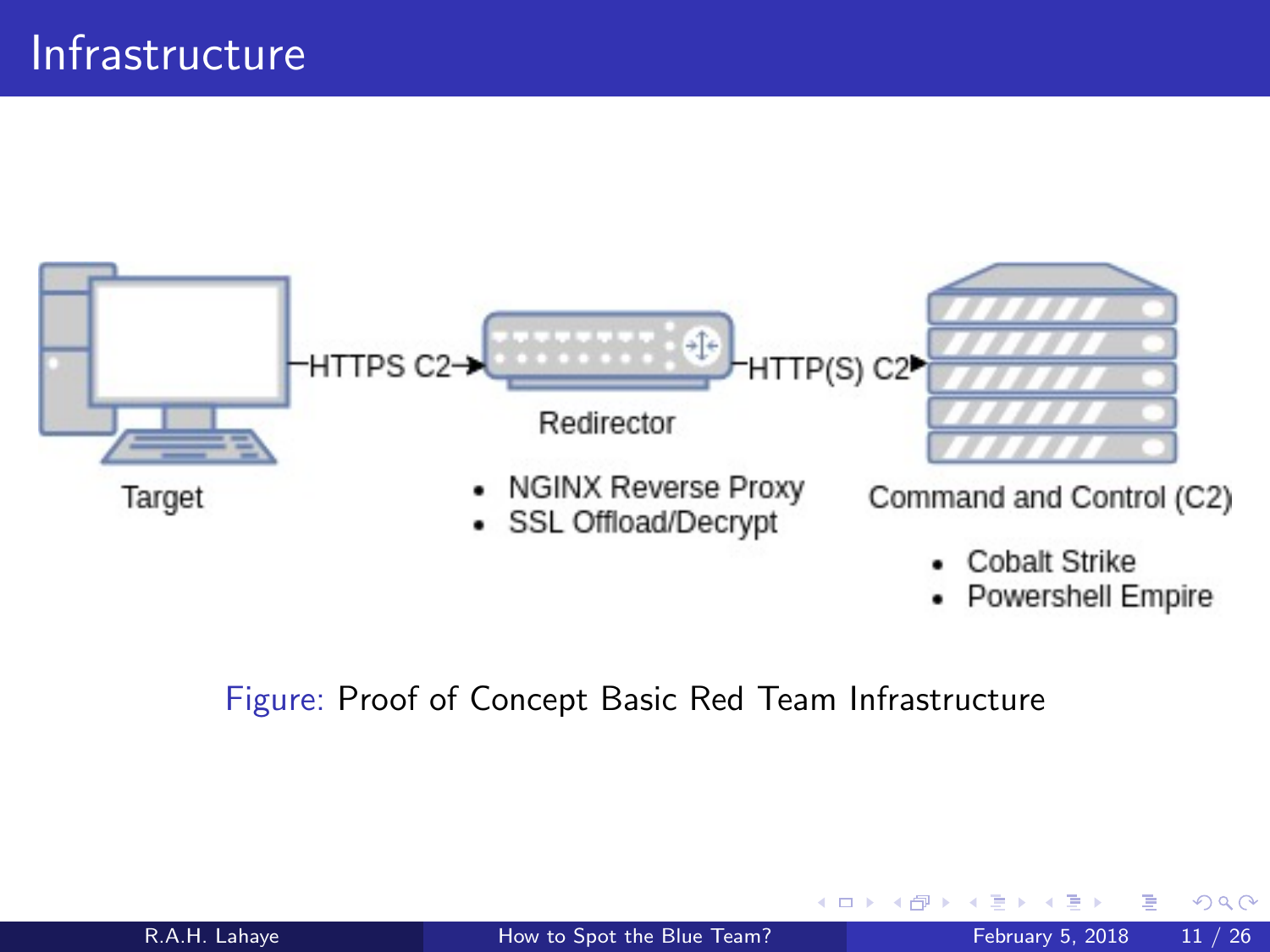- Focused on successful callback and communication from target
- HTTP/(S) Requests for communication (or other protocols)
- **o** DNS Domain Lookups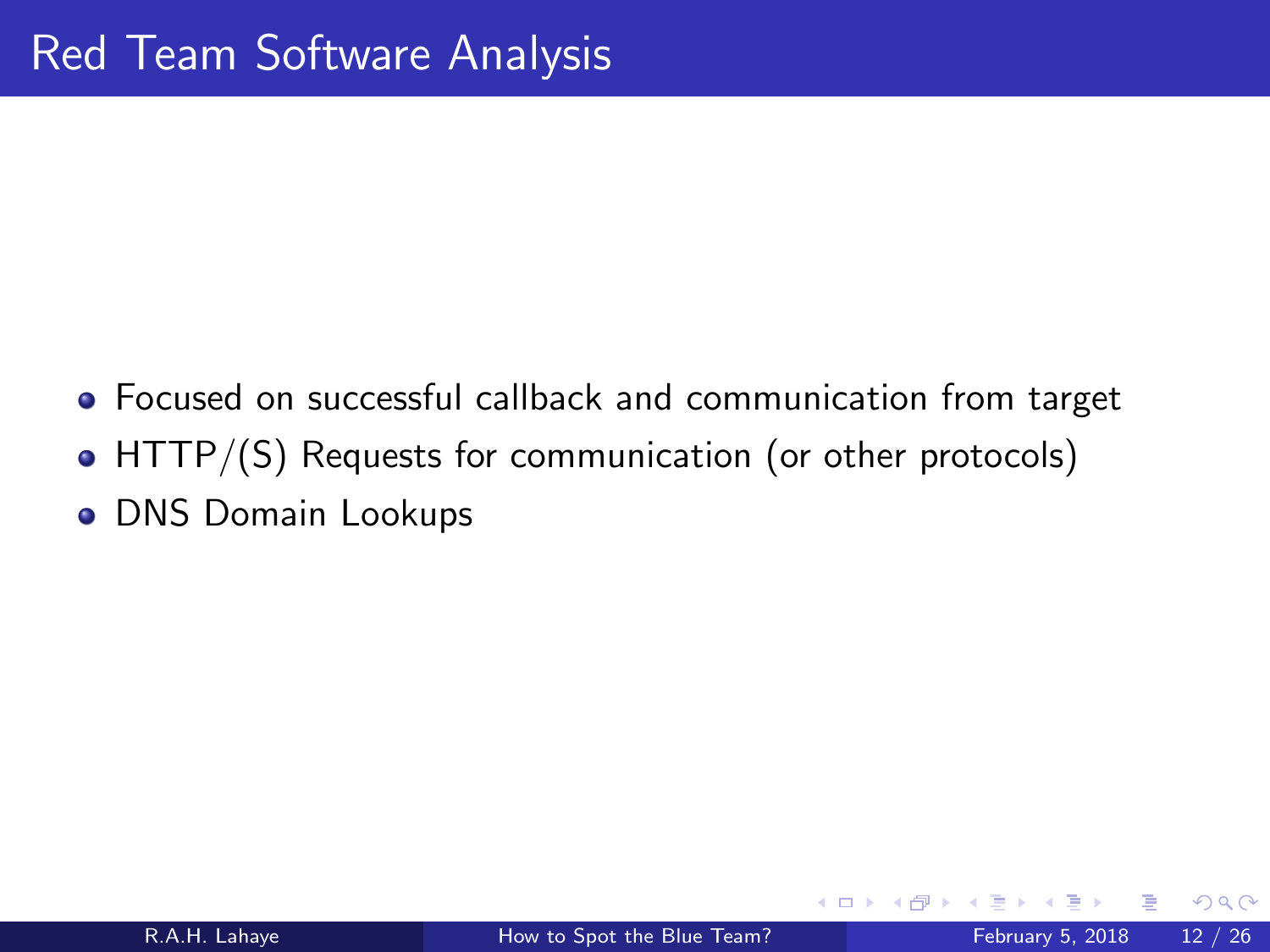# How to Spot the Blue Team?

4 0 8

 $QQ$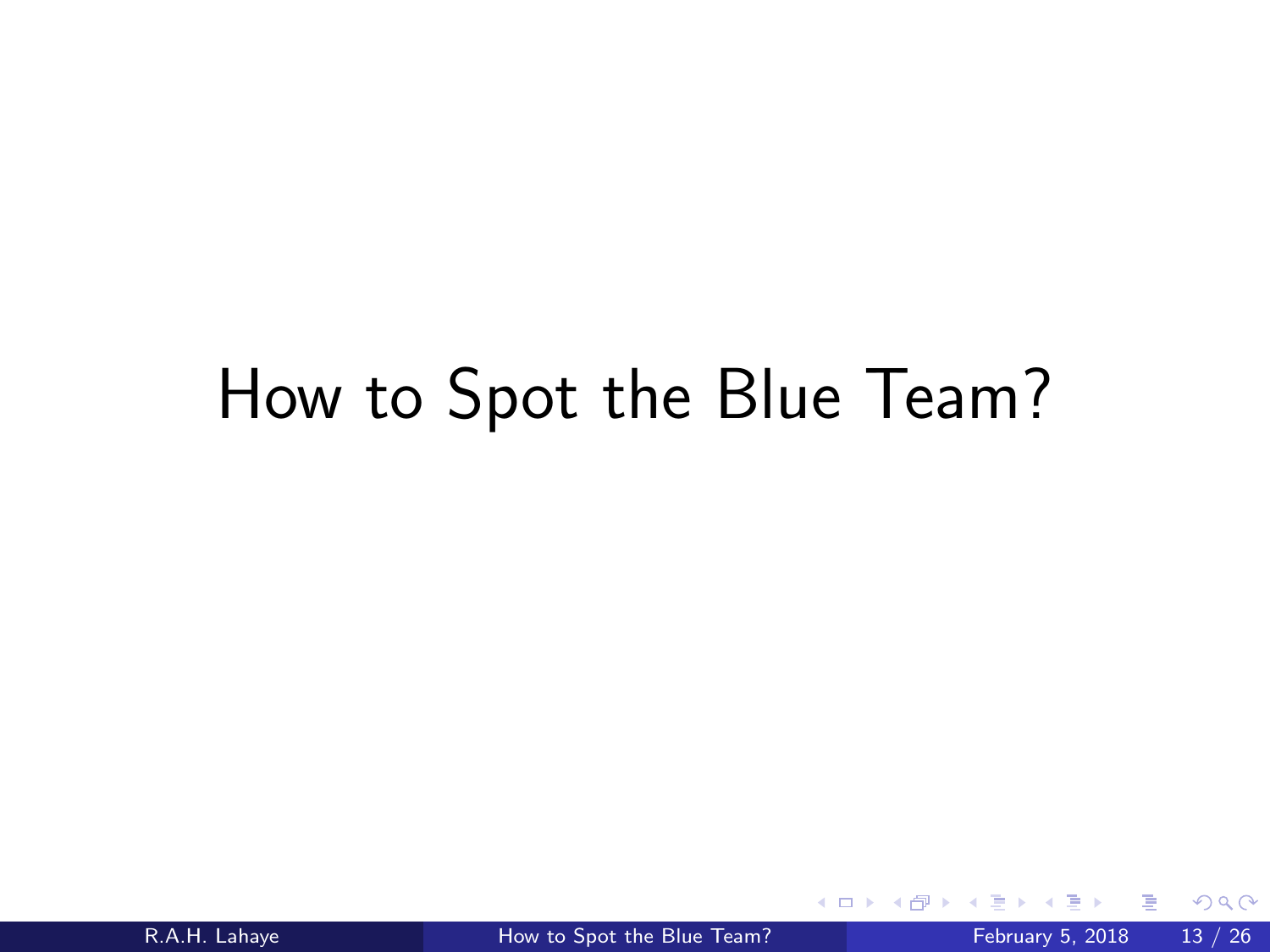Command and Control Communication Paths:

- "/legit/communication/uri/to/filter/with/get.php"
- "/legit/communication/uri/to/filter/with/news.php"
- "/legit/communication/uri/to/filter/with/login/process.php"

Blue Team:

- "/legit/communication/uri/to/filter/with/"
- "/legit/communication/uri/to"

Anomaly:

- No fully complete Command and Control communication path
- $\bullet$  Contains first prefix ("/legit/\*")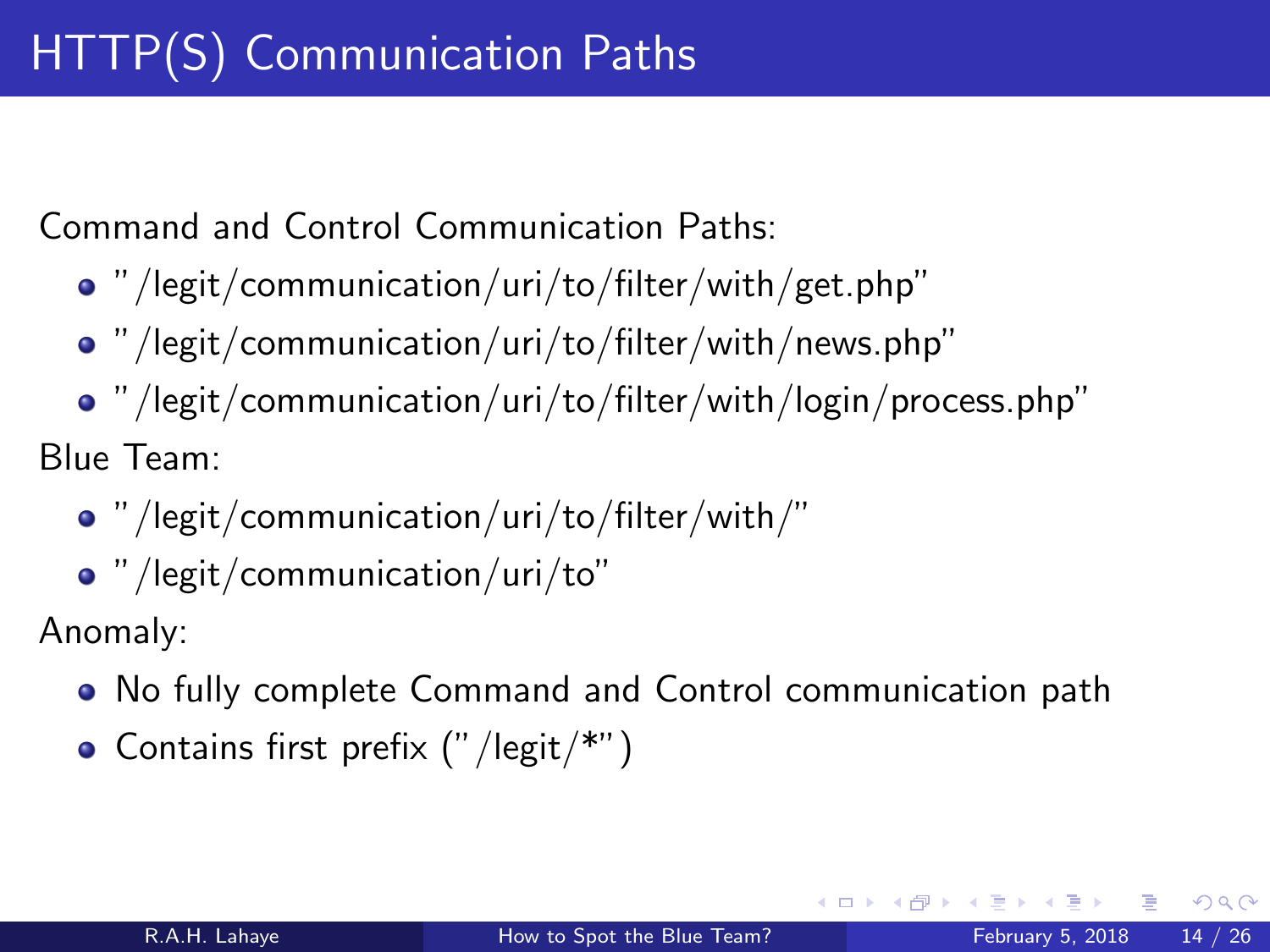Command and Control User-Agent:

 $\bullet$  "Mozilla/5.0 (Windows NT 6.1; WOW64; Trident/7.0; rv:11.0) like Gecko"

Blue Team:

"Mozilla/5.0 (Windows NT 6.1) AppleWebKit/537.36 (KHTML, like Gecko) Chrome/41.0.2228.0 Safari/537.36"

Anomaly:

Different User-Agent compared to the Command and Control User-Agent

4 **D** F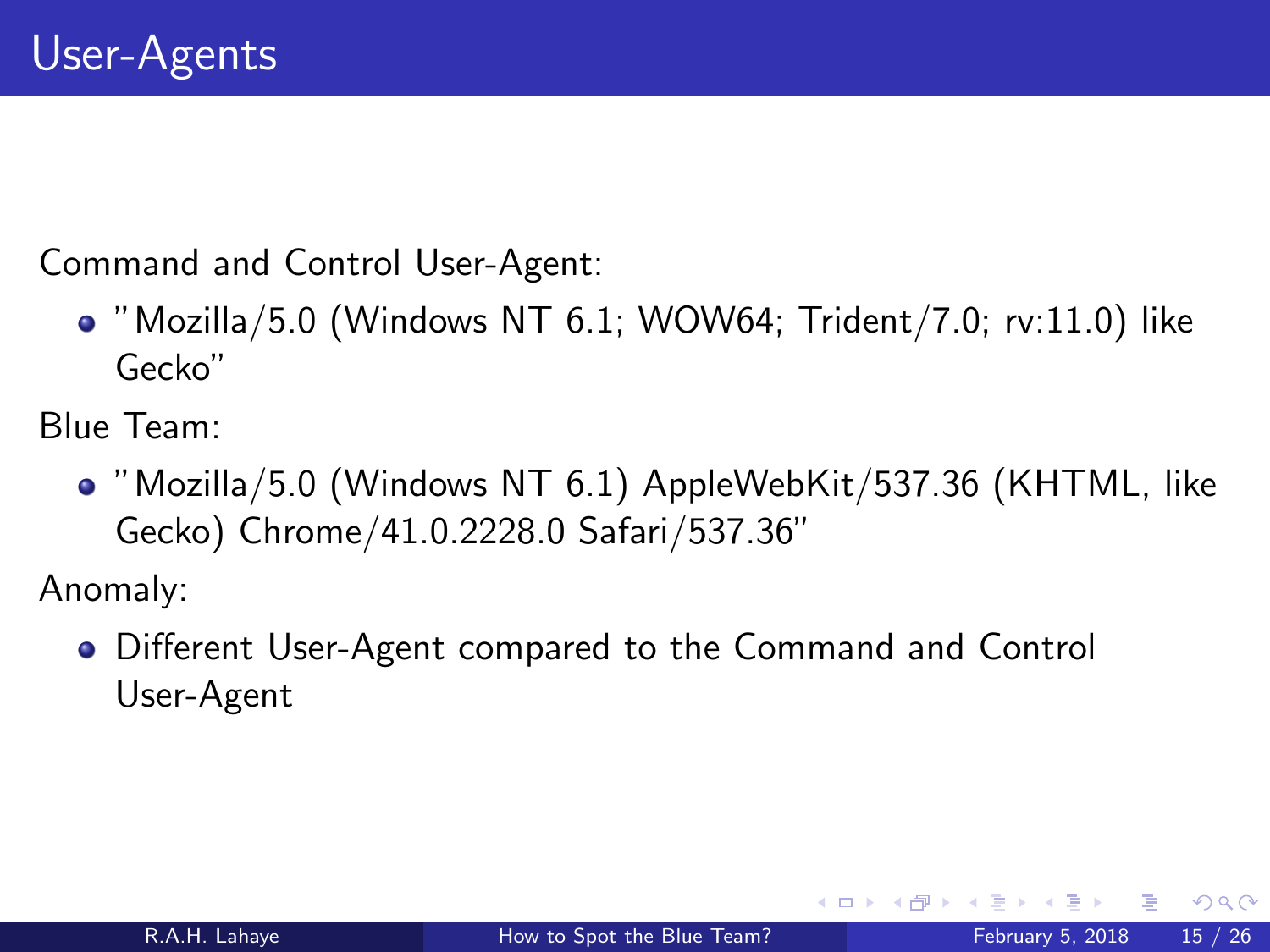Target Location:

- **Country: Netherlands**
- Blue Team:
	- **Country: Russia**

Anomaly:

Command and Control traffic from unexpected location

 $\leftarrow$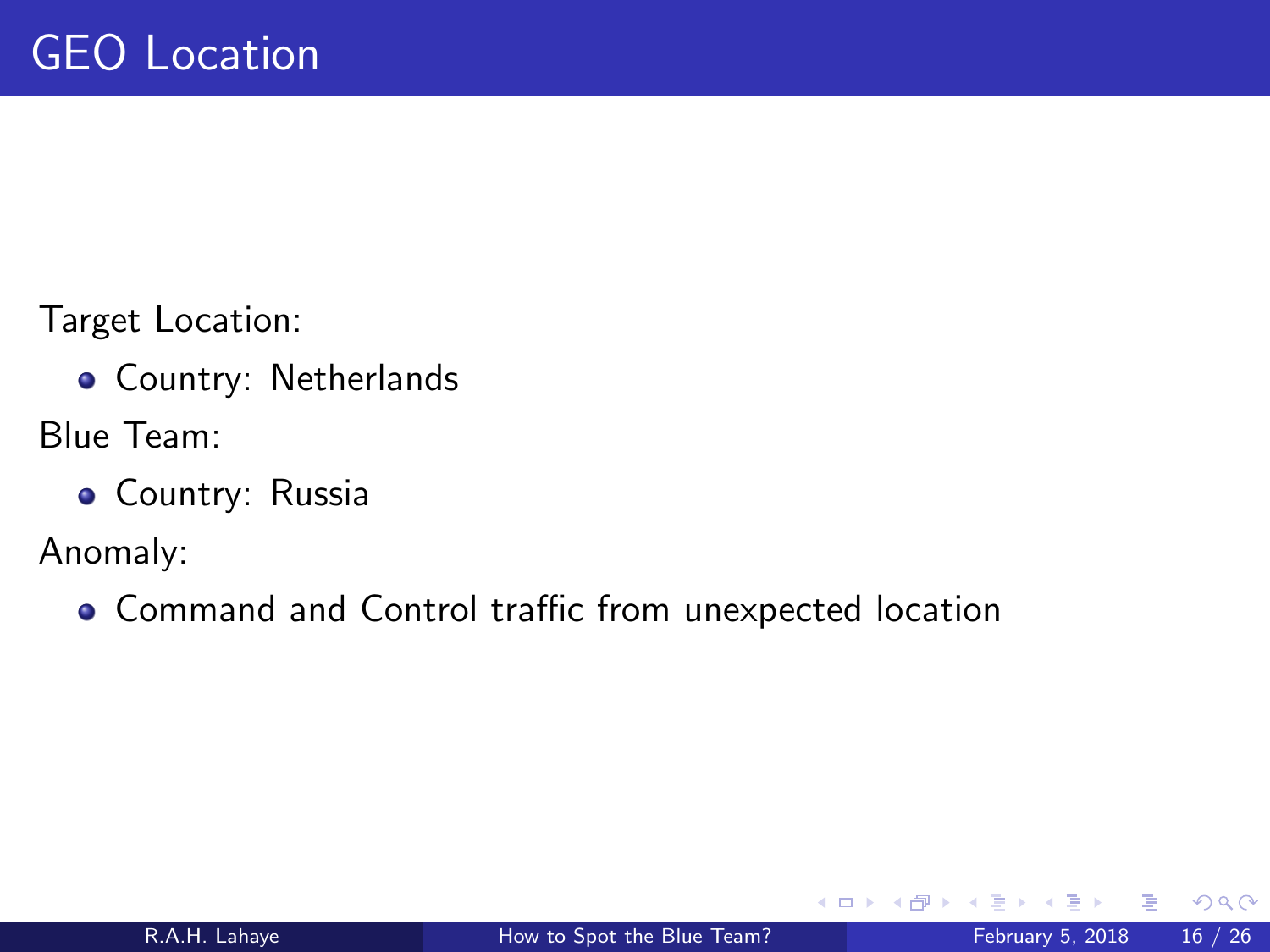Command and Control Lookup:

"rt-1.very.legit.domain.tours.prac.os3.nl"

Blue Team:

"domain.tours.prac.os3.nl"

"very.legit.domain.tours.prac.os3.nl"

Anomaly:

• Any other sub-domain lookup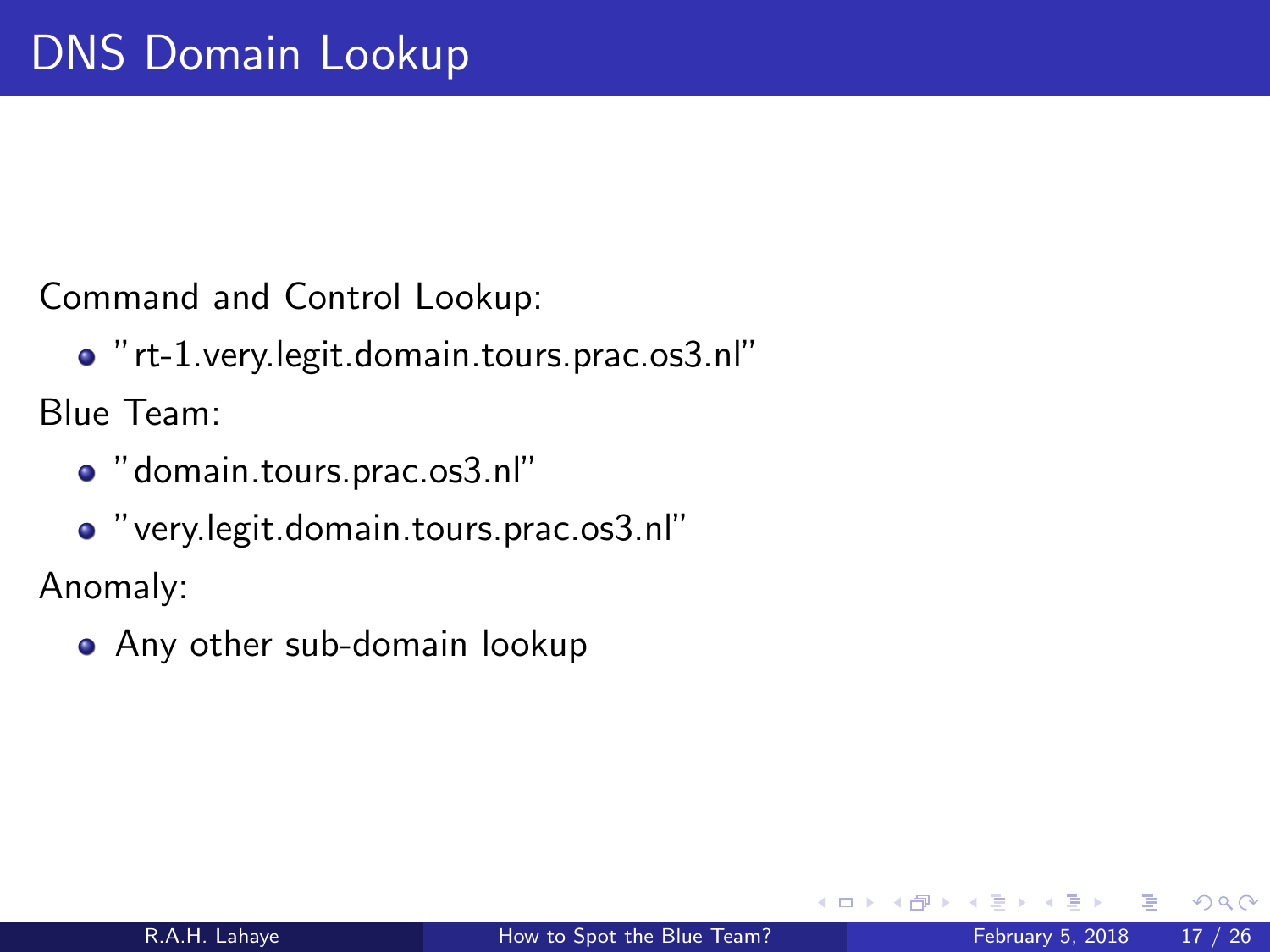<span id="page-17-0"></span>Command and Control Beacon/Payload:

**• Known Hash** 

Blue Team:

Upload to Virustotal

Anomaly:

When hash is known by Virustotal while the Red Team uses unique files

 $\leftarrow$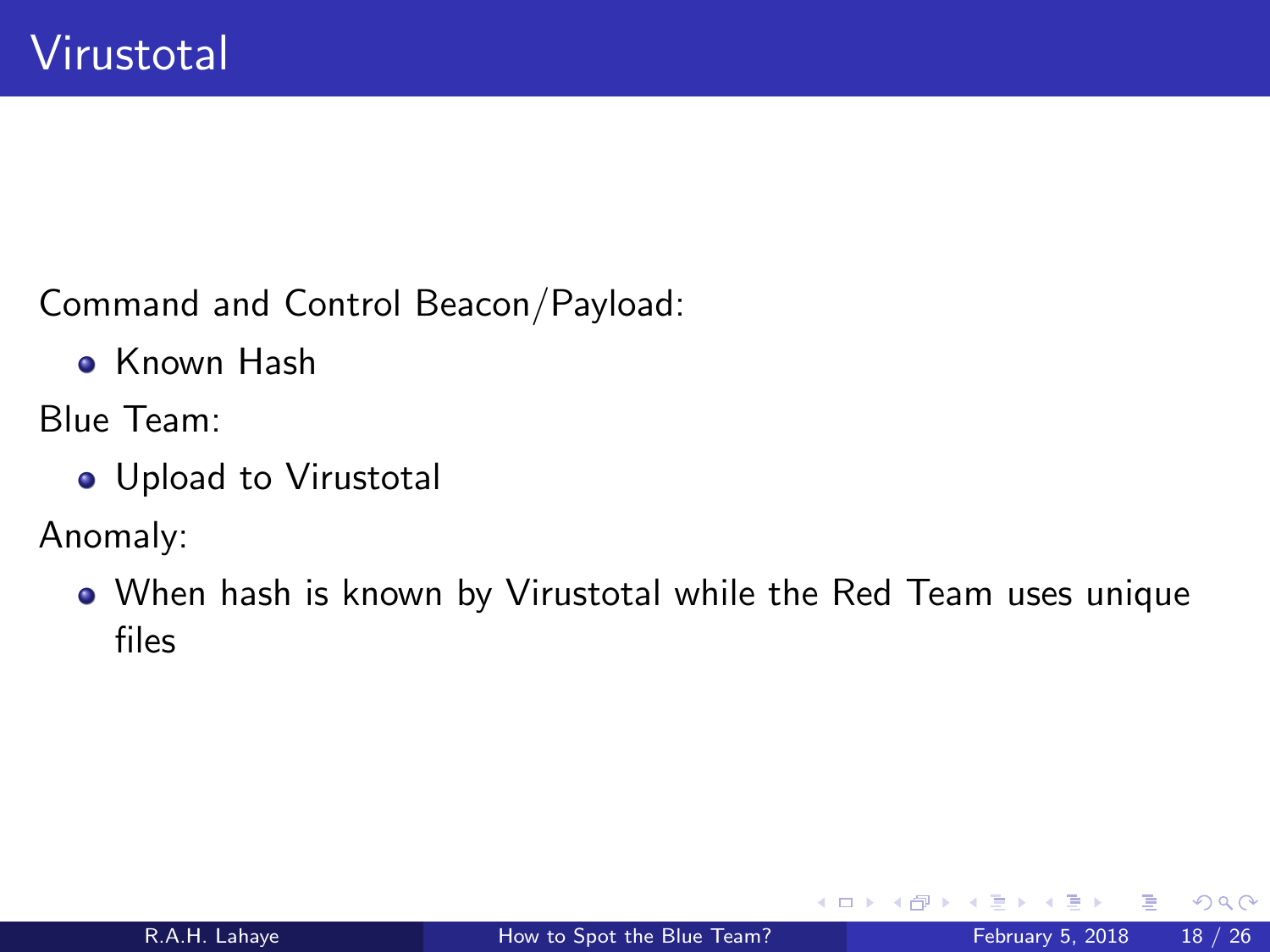# <span id="page-18-0"></span>Logging Infrastructure



• (Python) Scripts

Figure: Proof of Concept Logging I[nfr](#page-17-0)a[st](#page-19-0)[ru](#page-17-0)[ct](#page-18-0)[u](#page-19-0)[re](#page-8-0)  $\frac{1}{2}$   $\frac{1}{2}$   $\frac{1}{2}$  and How to Spot the Blue Team?

R.A.H. Lahave **[How to Spot the Blue Team?](#page-0-0)** February 5, 2018 19 / 26

目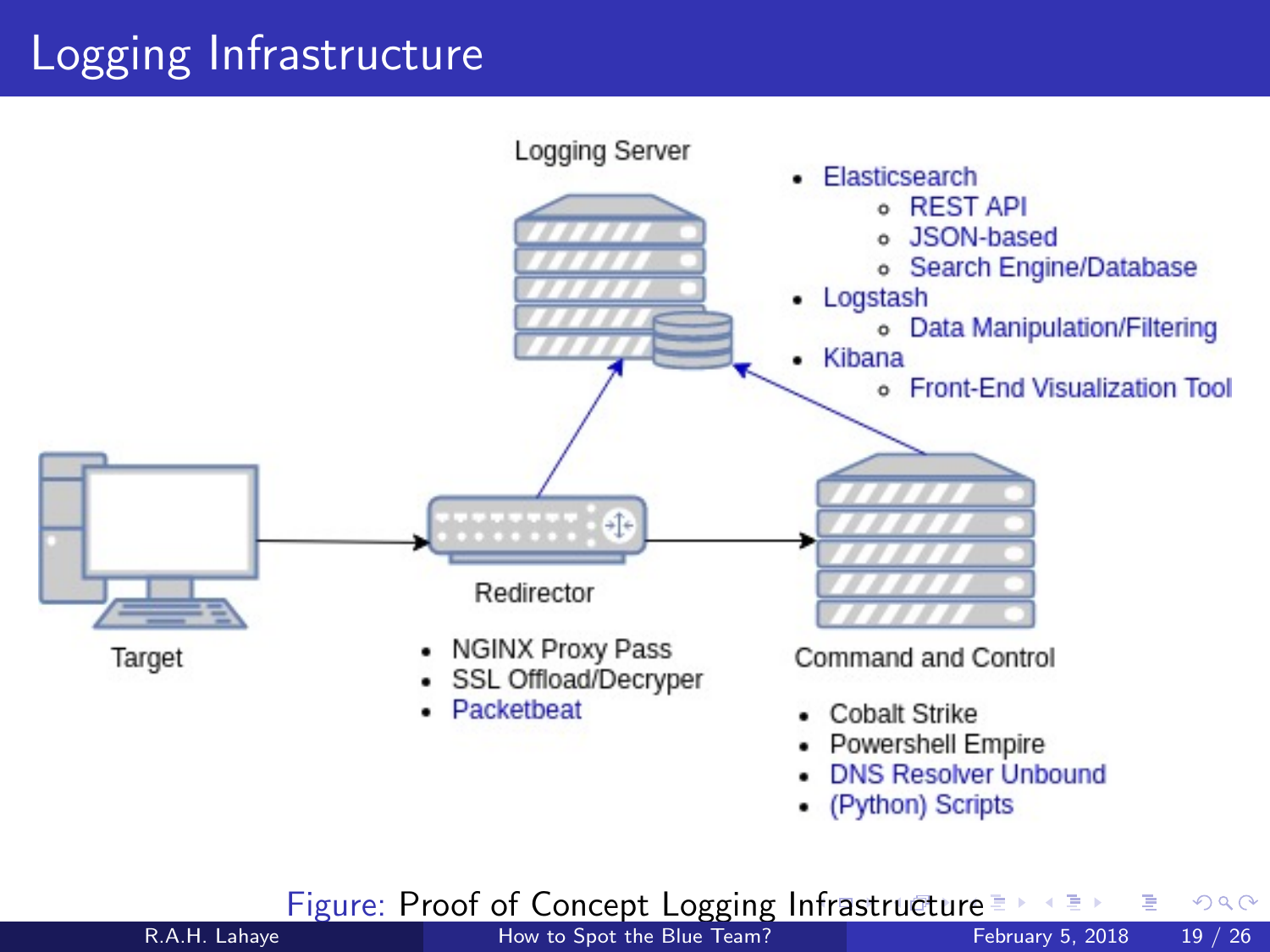#### <span id="page-19-0"></span>Advantages:

- API
- Good for logging data

Disadvantages:

- **•** Complex
- Not good for events/alerts (nor with other alternatives)
- Hard to find needed data (especially with multiple Red Team operations)

Better alternatives?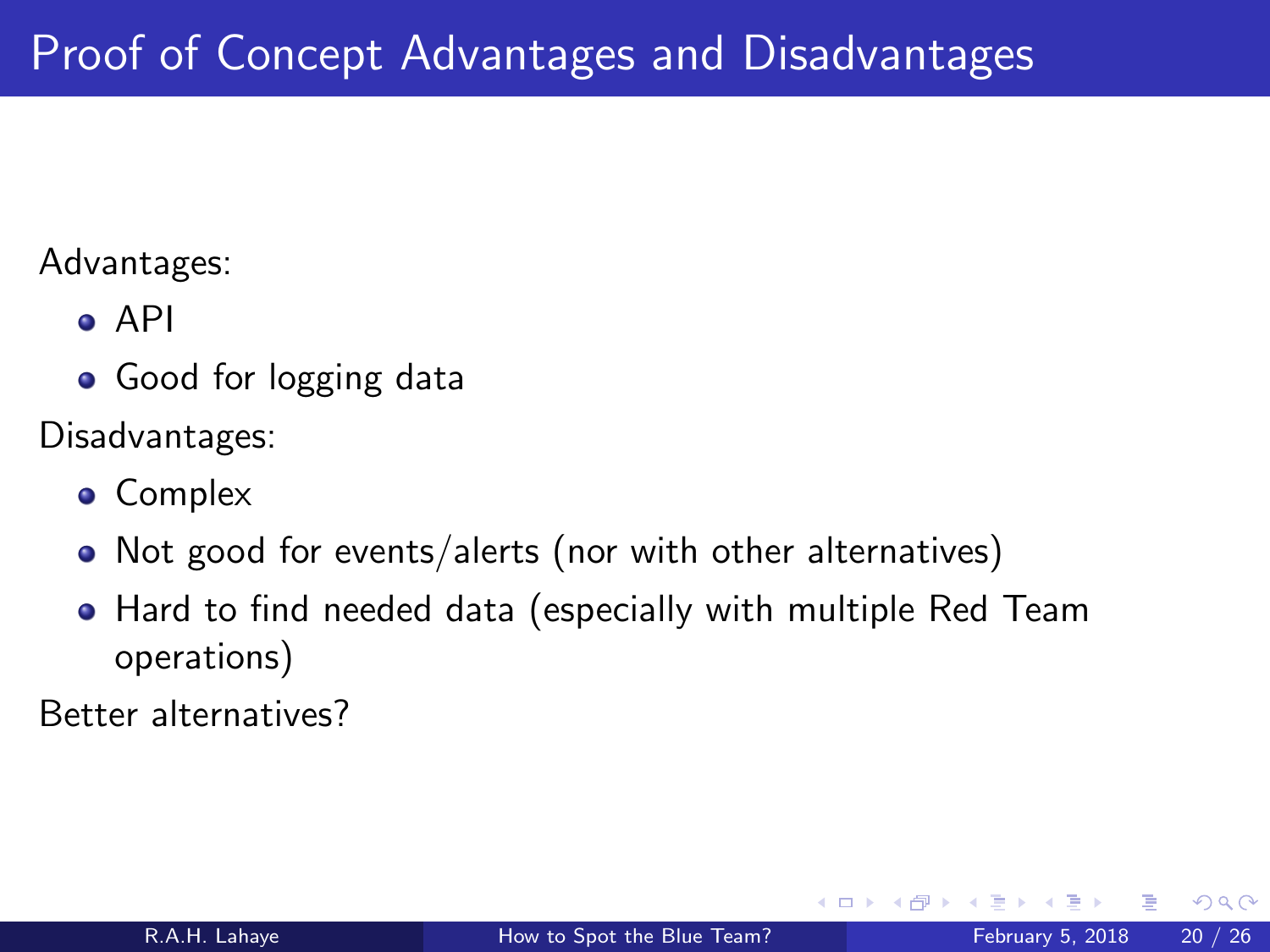| ricklahaye@Sioux-Falls:~/red-team-infrastructure-security/python\$ ./query.py --help<br>Usage: query.py [options] |                                                                                                                                                                                      |
|-------------------------------------------------------------------------------------------------------------------|--------------------------------------------------------------------------------------------------------------------------------------------------------------------------------------|
| Options:                                                                                                          |                                                                                                                                                                                      |
| -h, --help<br>--host=HOST<br>--port=PORT                                                                          | show this help message and exit<br>host [10.0.0.1]<br>port [9200]                                                                                                                    |
| --paths=PATH                                                                                                      | C2 paths [/legit/communication/uri/to/filter/width/get<br>.php./legit/communication/uri/to/filter/width/news.php<br>,/legit/communication/uri/to/filter/width/login/proces<br>s.phpl |
| --user agent=USER AGENT                                                                                           |                                                                                                                                                                                      |
|                                                                                                                   | C2 user agent [Mozilla/5.0 (Windows NT 6.1: WOW64;<br>Trident/7.0; rv:11.0) like Gecko]                                                                                              |
| --index=INDEX                                                                                                     | index [packetbeat-*]                                                                                                                                                                 |
| -- aeo-country=GEO                                                                                                | country [Netherlands]                                                                                                                                                                |
| --dns=DNS                                                                                                         | dns host name                                                                                                                                                                        |
|                                                                                                                   | [rt-1.very.legit.domain.tours.prac.os3.nl]                                                                                                                                           |
| --dns-prefix=DNS PREFIX                                                                                           |                                                                                                                                                                                      |
|                                                                                                                   | dns host name prefix root [*domain.tours.prac.os3.nl]                                                                                                                                |
| ricklahaye@Sioux-Falls:~/red-team-infrastructure-security/python\$ ▌                                              |                                                                                                                                                                                      |

#### Figure: query.py options

4 0 8

 $\rightarrow$ 

活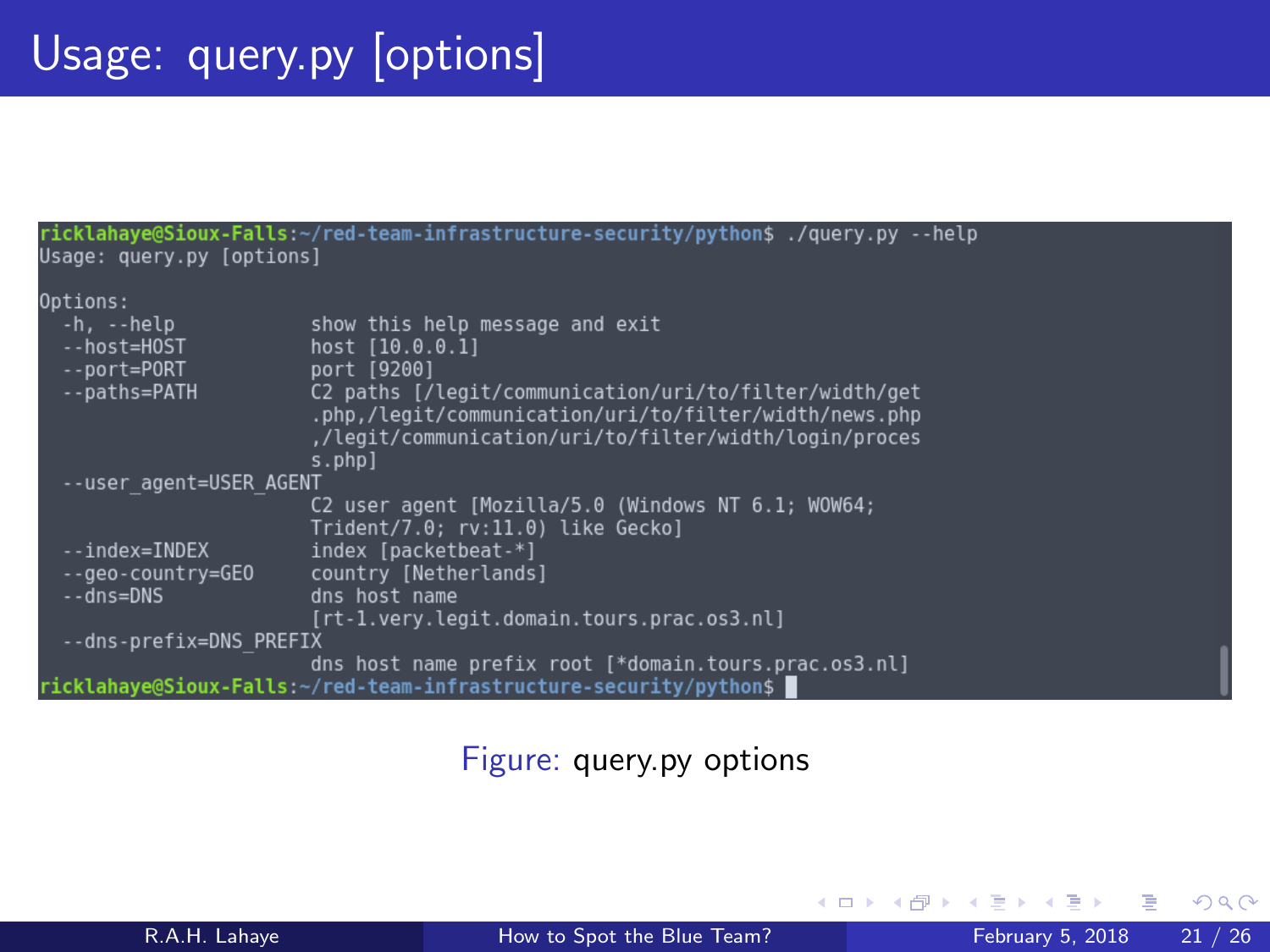| ricklahaye@Sioux-Falls:~/red-team-infrastructure-security/python\$ ./query.py                                                    |
|----------------------------------------------------------------------------------------------------------------------------------|
| <bound '10.0.0.1',="" '9200'}])="" 'port':="" <elasticsearch([{'host':="" elasticsearch.info="" method="" of="">&gt;&gt;</bound> |
| * User Agent                                                                                                                     |
| - Agent: Mozilla/5.0 (Windows NT 6.1; WOW64; Trident/7.0; <u>rv:11.0)</u> like Gecko                                             |
| - Paths: ['/legit/communication/uri/to/filter/width/get.php', '/legit/communication/uri/to/filter/width/                         |
| news.php', '/legit/communication/uri/to/filter/width/login/process.php']                                                         |
| - Status: 6 anomalies                                                                                                            |
| * Geo Location                                                                                                                   |
|                                                                                                                                  |
| - Geo Country: Netherlands                                                                                                       |
| - Paths: ['/legit/communication/uri/to/filter/width/get.php', '/legit/communication/uri/to/filter/width/                         |
| news.php', '/legit/communication/uri/to/filter/width/login/process.php']                                                         |
| - Status: No anomalies                                                                                                           |
| * Virustotal                                                                                                                     |
| - Status: 9 anomalies                                                                                                            |
| * Communication Paths                                                                                                            |
| - Paths: ['/legit/communication/uri/to/filter/width/get.php', '/legit/communication/uri/to/filter/width/                         |
| news.php', '/legit/communication/uri/to/filter/width/login/process.php']                                                         |
| - Status: 42 anomalies                                                                                                           |
| $*$<br><b>DNS</b>                                                                                                                |
| - DNS: rt-1.very.legit.domain.tours.prac.os3.nl                                                                                  |
|                                                                                                                                  |
| - DNS Prefix: *domain.tours.prac.os3.nl                                                                                          |
| - Status: 41 anomalies                                                                                                           |
| ricklahaye@Sioux-Falls:~/red-team-infrastructure-security/python\$                                                               |

Figure: query.py output

メロメ メ都 メメ きょくきょ

画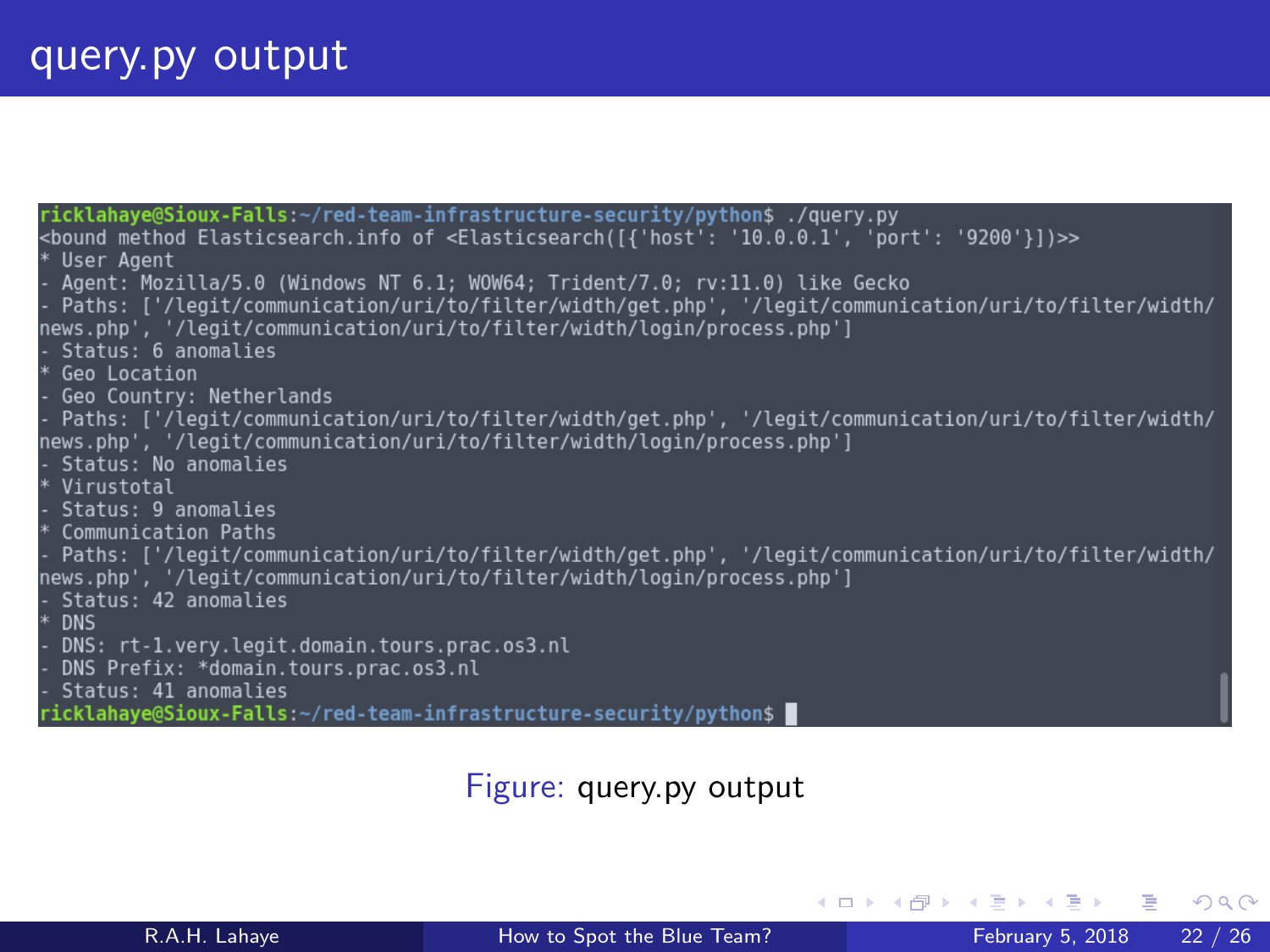- <span id="page-22-0"></span>Typical Red Team infrastructure uses redirectors and Command and Control servers that are disposable and automated
- Detecting the Blue Team requires knowledge of own Red Team's operation and its used tools
- Detecting the Blue Team can be done with a monitoring and logging infrastructure
- No good tooling is available to detect the Blue Team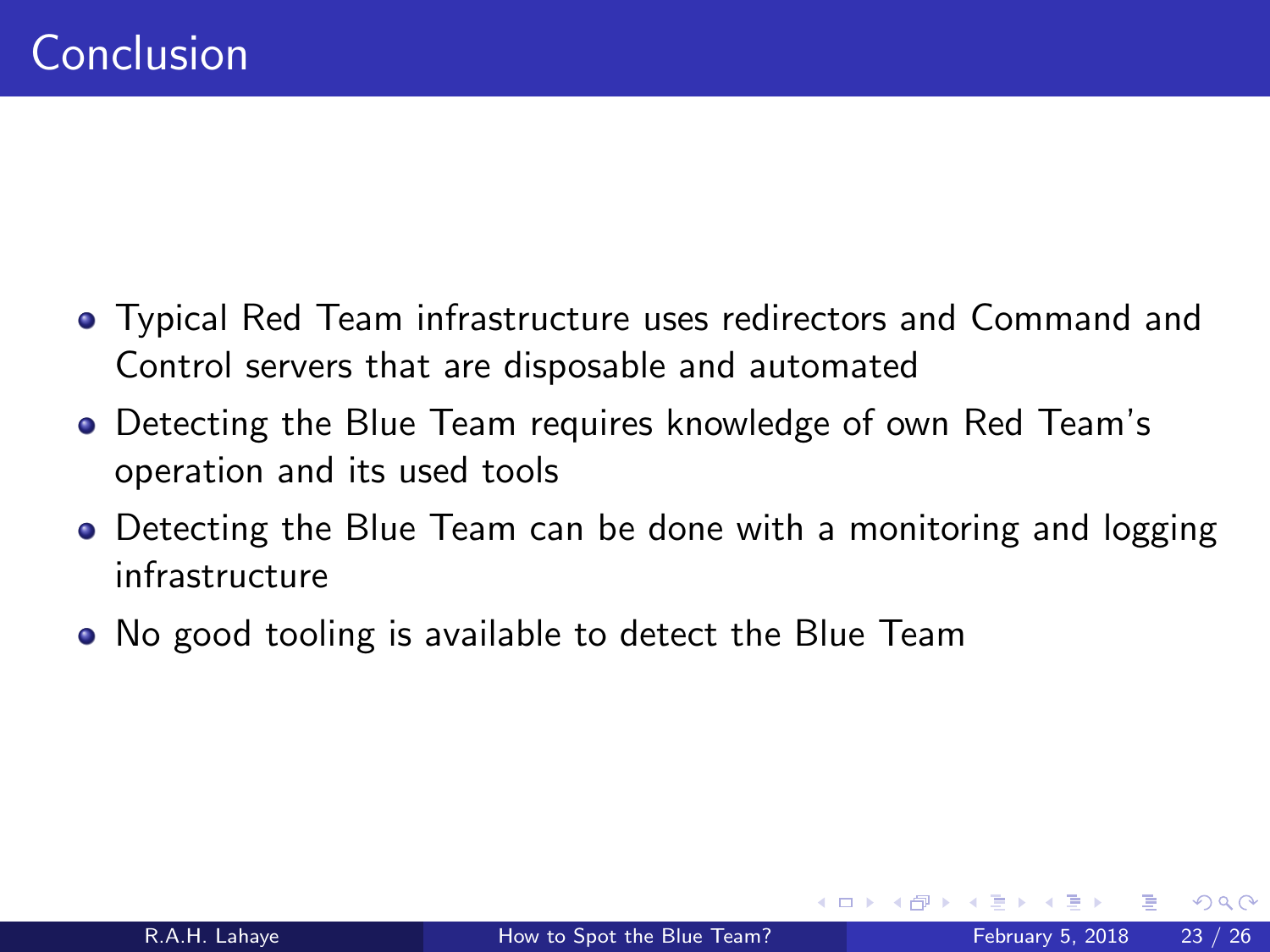- <span id="page-23-0"></span>• Build free and working plugin for Kibana for alerting
- Improve the Python script's output
- Create a tooling that is able to learn a Red Team operation
- Many others..

 $\leftarrow$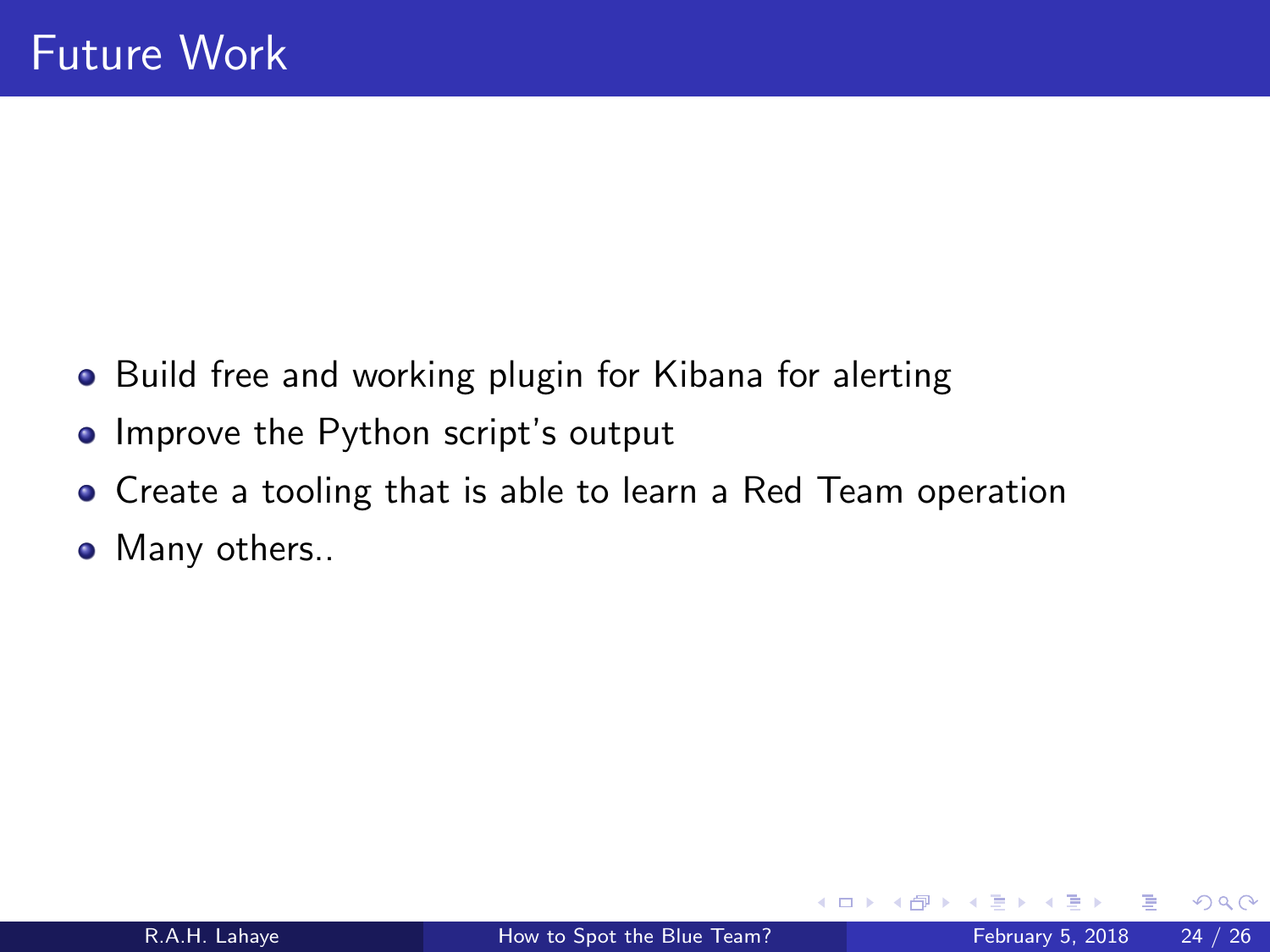# Are there any questions?

4 0 8 a. 同→

R.A.H. Lahaye **[How to Spot the Blue Team?](#page-0-0)** February 5, 2018 25 / 26

目